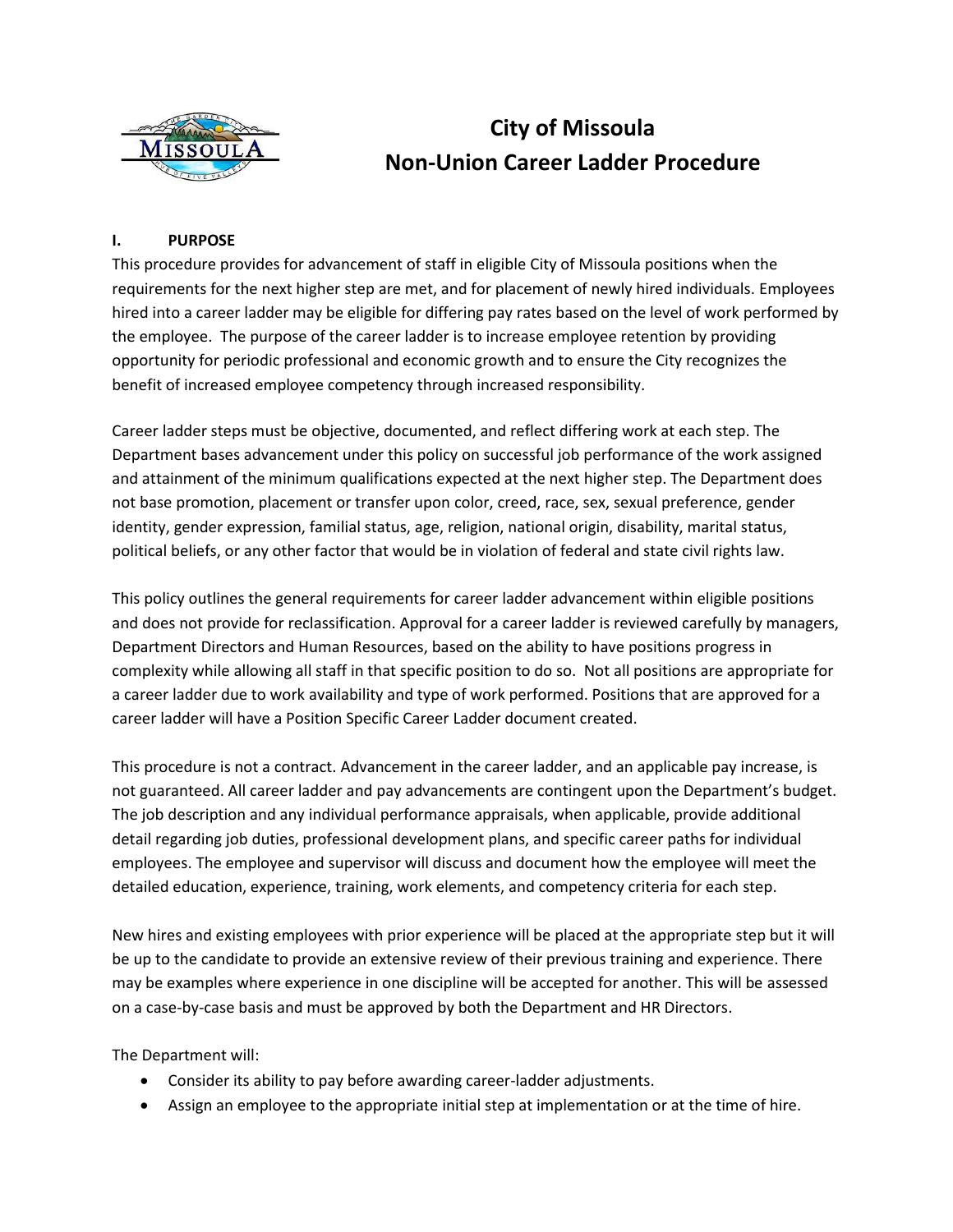- Base advancement on successful job performance of the work assigned and the competencies necessary to advance to the next step. Consistent demonstration of proficiency is required.
- Reserve the right to assign work elements to all steps, regardless of the current step in the career ladder, to meet business needs.
- Reserve the right to revise or suspend established career ladders due to business necessity. If the Department suspends or revises an established career ladder, the Department will document the reasons and provide no less than 30-days' notice to employees, or as soon as practical when less notice is necessary.
- Reserve the right to reassign an employee to a lower step, in accordance with the City's policies or practices for demotions, if an employee is unable to perform at an advanced step.
- Communicate career ladder opportunities to all staff in career ladder eligible positions and assist staff in identifying how they can work toward meeting the education, experience, work elements and competencies required for advancement.

Employees of the Department will:

- Consider how their aptitudes and interests align with the Department's business needs and communicate career advancement interests with their supervisor.
- Demonstrate overall performance that meets or exceeds performance standards to be eligible for advancement within the career ladder.
- Meet the responsibilities, education, experience, work elements, and competencies required for advancement.
- Develop a portfolio of documentation showing consistent successful performance of the work elements. The portfolio must also include documentation of completed certifications, training, and on-the-job experience.
- Notify their supervisor of eligibility and interest in advancement when all requirements are met by following the stated procedure below for consideration for advancement.

The Department bases placement of an individual employee within the career ladder on the employee's qualifications and recommendations from the direct supervisor, with review by the Human Resources Department and approval from the Department Director. Assignment to the appropriate initial career step will occur at the time of hiring or implementation of the career ladder.

# **II.PROCEDURE**

- 1. If an employee has interest in advancement within the career ladder, they will communicate this interest to their immediate supervisor.
- 2. The supervisor will, in conjunction with the employee, develop a professional development plan which includes the work the employee needs to perform and any training or additional experience the employee needs to gain to advance.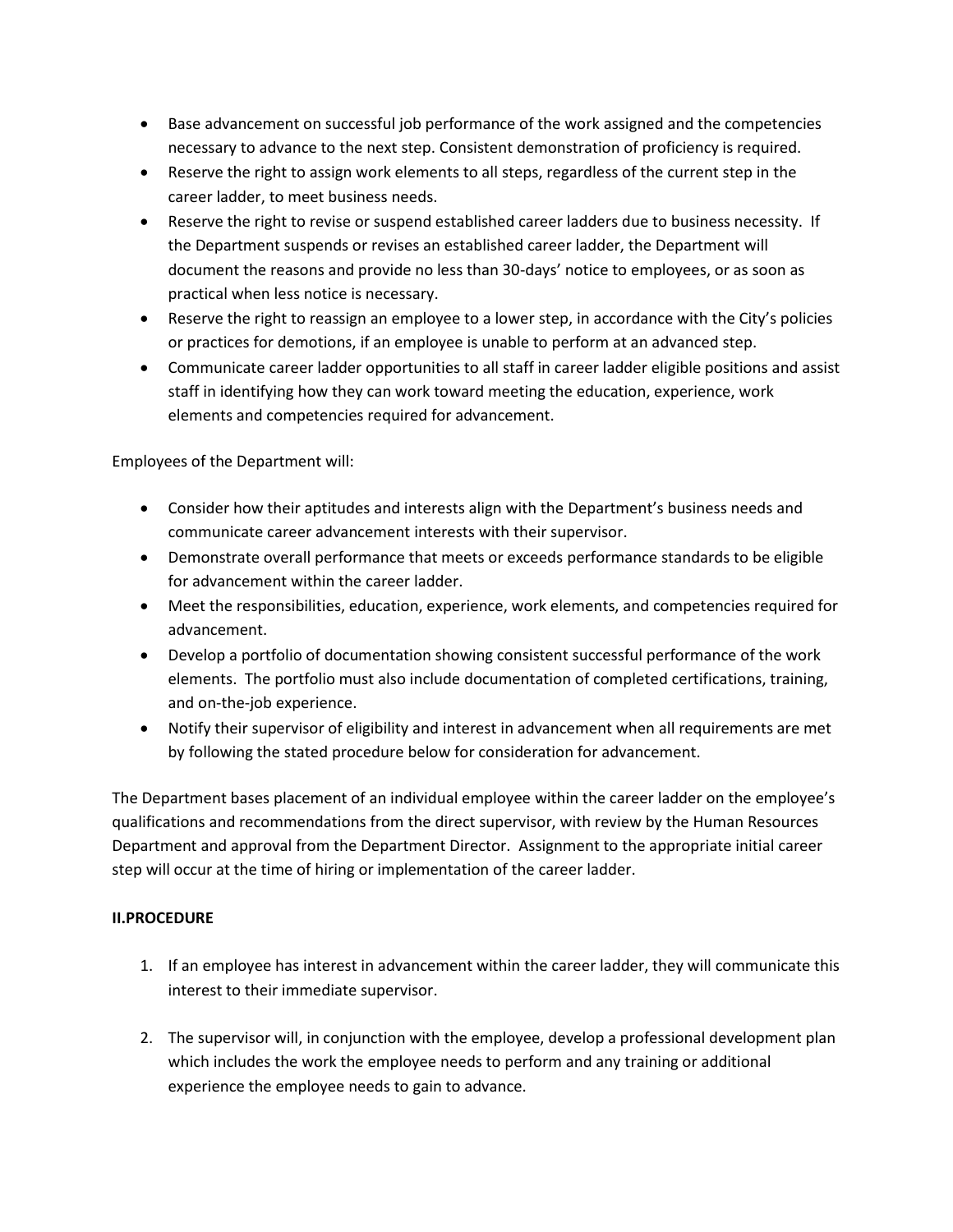- 3. When an employee has met the defined criteria, as listed in the professional development plan, they may submit a written request to their supervisor, along with their portfolio of work elements. This portfolio must demonstrate all elements of the required work listed in the requested career ladder step.
- 4. The supervisor will compare the request to the required work elements found in the Position Specific Career Ladder and review the request and portfolio for accuracy. The supervisor will then complete the Career Advancement Verification Form (Addendum 1), and forward to the Human Resources Department within 15 working days from receipt. The Human Resources Department will review the submitted documents within 15 working days to ensure all requirements of the requested step have been met.
- 5. Once approved by the supervisor and Human Resources Department, the request for approval will be submitted to the Department Director. The Director will review the documents and approve or deny the request within 15 working days.
- 6. If the Director approves the request, the advancement and applicable pay rate will be effective the first of the pay period in which the employee's request was approved. The request for advancement and the portfolio of work will be retained in the employee's personnel file.
- 7. If the supervisor or Director denies the request, specific reasons for the denial will be provided to the employee, in writing. The employee will have the opportunity to resubmit their request with the missing documentation demonstrating proof of meeting the requirements , or work toward meeting the missing requirements and resubmit their request once requirements are met. The request and letter of denial will be retained in the employee's personnel file.

# **III. STRUCTURE**

Each eligible position will include no more than three steps, such as: (A) Entry, (B) Intermediate and (C) Senior. The minimum qualifications for each step will be clearly defined in the position specific Career Ladder Addendum; the entry step minimum qualifications will be as listed in the Job Description.

Specific responsibilities relevant to individual positions vary. The level of independence and complexity of such responsibilities will vary depending on the career ladder step.

## **IV. SPECIAL CIRCUMSTANCES**

The City recognizes this policy cannot cover every work or classification need within the organization. Nothing in this policy shall preclude management from reclassifying employees in their present positions to classifications that reflect the duties performed. Please direct any questions concerning this policy to Human Resources.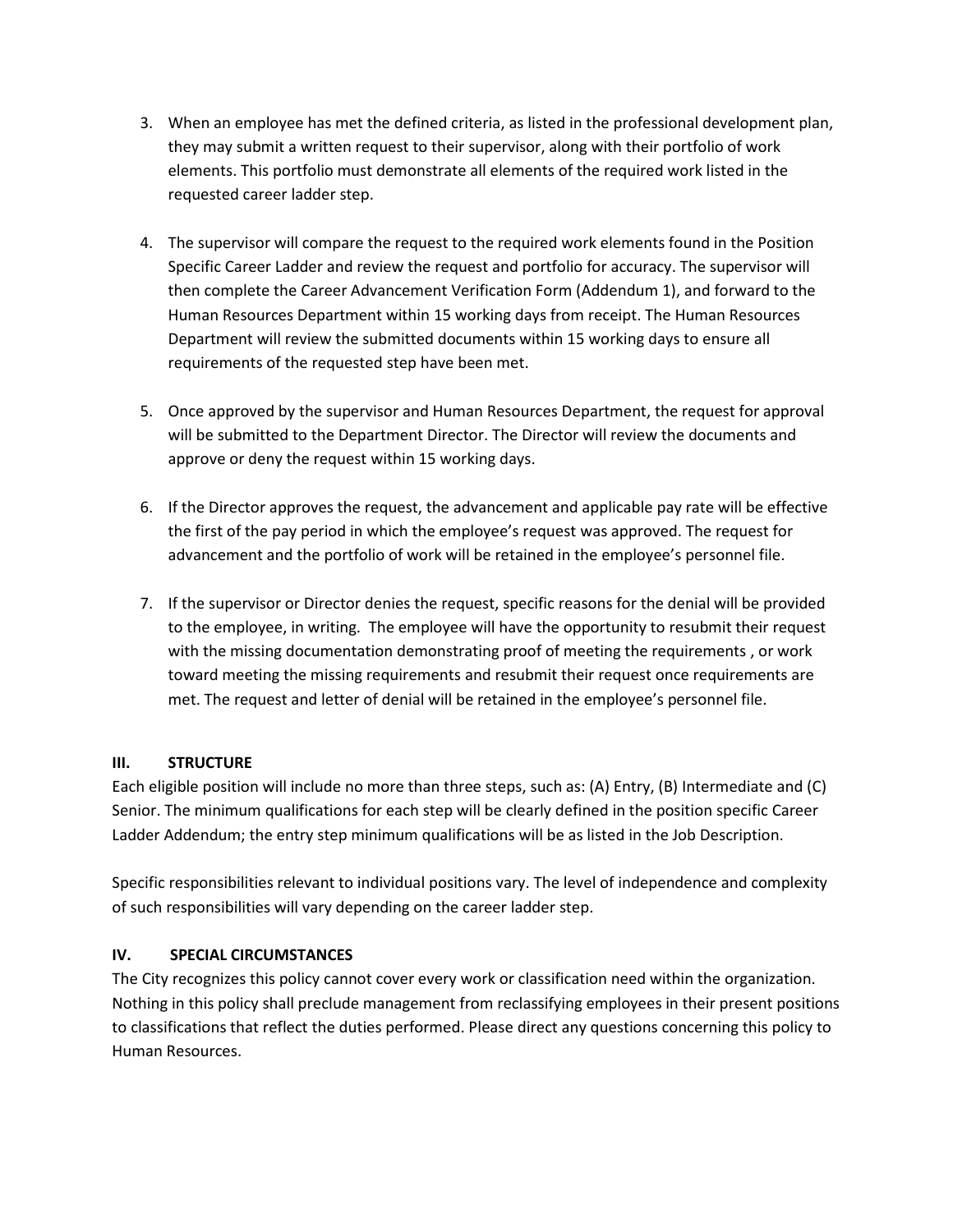### *ADDENDUM I*

## **Career Ladder Advancement Verification Form**

| POSITION TITLE            |  |
|---------------------------|--|
| <b>RECOMMEND FOR STEP</b> |  |
| <b>EMPLOYEE NAME</b>      |  |

Directions:

Supervisor--fill in the Education/Experience, and Work Elements criteria, using the documented portfolio submitted by the employee as a guide. Then submit to Human Resources for verification and signature of the HR Director.

Employee- review the document created by the supervisor and initial each item verifying accuracy.

Human Resources- verify requirements against the position's specific career ladder elements, provide approval signature, then route to the Department Director for review.

Department Director- review and verify accuracy of requirements, budget authority and provide signature for approval.

#### **Education/Experience:**

| <b>Required</b> | <b>Attained</b> | Date<br><b>Met</b> | Supervisor<br><b>Initials</b> | Employee<br>Initials | <b>Remarks</b> |
|-----------------|-----------------|--------------------|-------------------------------|----------------------|----------------|
|                 |                 |                    |                               |                      |                |
|                 |                 |                    |                               |                      |                |
|                 |                 |                    |                               |                      |                |
|                 |                 |                    |                               |                      |                |

#### **Work Elements:**

| <b>Description</b> | <b>Date</b><br><b>Met</b> | Supervisor<br>Initials | Employee<br>Initials | <b>Remarks</b> |
|--------------------|---------------------------|------------------------|----------------------|----------------|
|                    |                           |                        |                      |                |
|                    |                           |                        |                      |                |
|                    |                           |                        |                      |                |
|                    |                           |                        |                      |                |
|                    |                           |                        |                      |                |
|                    |                           |                        |                      |                |
|                    |                           |                        |                      |                |

Add additional page if necessary.